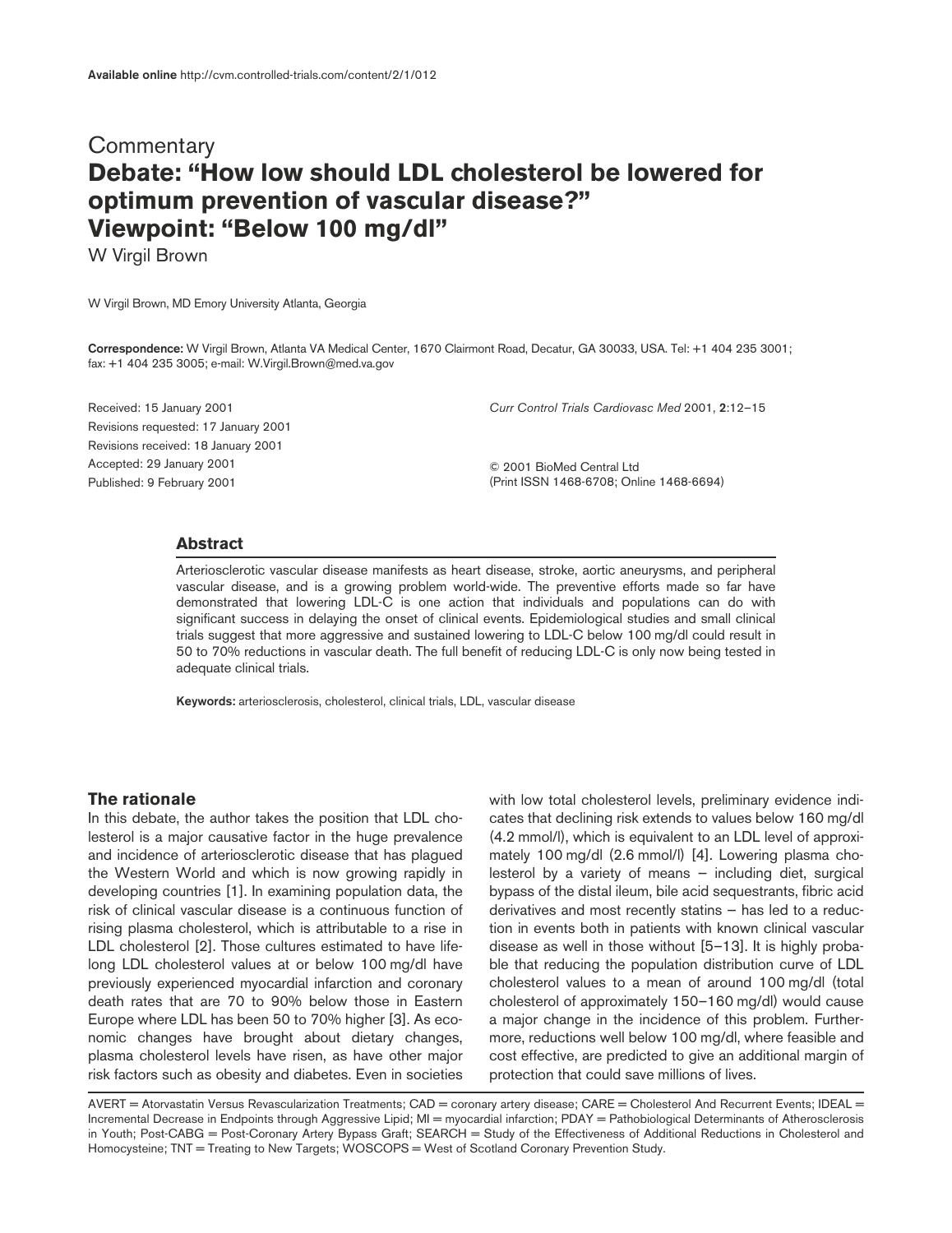### **Expert opinion**

The National Cholesterol Education Program (NCEP) in the US and the Joint European Commission have taken the position that health care providers should set the most aggressive treatment goals in those at highest risk [14,15]. The NCEP has chosen the LDL-C target of less than 100 mg/dl for all patients with clinically evident arteriosclerotic vascular disease. Furthermore, this organization is considering using other indicators of impending events, such as diabetes mellitus, reduced ankle/arm blood pressure ratios, and integrated risk analysis ('global risk'), to define additional populations that should be included in this LDL-C goal. The European recommendations suggest setting an LDL-C goal of 115 mg/dl (3.0 mmol/l), or less, in those patients with a global risk analysis that predicts a 20% probability of having a myocardial infarction (MI) or coronary artery death (CAD) in the next 10 years [15]. Accordingly, we will attempt to develop the argument for reducing the LDL cholesterol to values below 100 mg/dl (2.6 mmol/l) by sequentially focusing on defined populations ranked by increasing risk of suffering a major cardiovascular event.

## **Clinical trial evidence**

Those at highest risk are patients who have suffered a recent major spontaneous event such as a myocardial infarction or hospitalization for unstable angina. Recurrent hospitalization for CAD or coronary death occurs in 12 to 20% of this group within 1 year [16]. The recently reported Myocardial Ischemia Reduction with Aggressive Cholesterol Lowering trial (MIRACL) [17, 18] selected 3080 patients in hospital for non-Q wave MI or unstable angina and randomly assigned them to receive atorvastatin (80 mg/d) or placebo for four months. Initially the LDL-C was only 124 mg/dl. By the end of the study, it had risen to 135 mg/dl in the control group but had been reduced to 72 mg/dl in those on the statin. Those treated with atorvastatin had experienced 16% fewer endpoints defined as 'primary' (14.8% versus 17.4%). These included total death, nonfatal acute MI, cardiac arrest with resuscitation, and urgent hospitalization for angina (with objective evidence of ischemia). The hospitalizations for angina, when considered alone, were reduced by 26% (6.2% versus 8.4%). In addition, a reduction in non-fatal stroke of 50% was observed. All of these differences were statistically significant.

A second high-risk group consists of those symptomatic patients who are evaluated by coronary angiography and who are found to be suitable for treatment with percutaneous transluminal coronary angioplasty. The Atorvastatin Versus Revascularization Treatments (AVERT) study [19] randomly assigned 341 such patients to receive either the angioplasty and usual medical care, or to forego the angioplasty and instead begin immediately on atorvastatin (80 mg/dl). After eighteen months, 21% of those receiving standard care had had a major vascular event compared to only 13% of those with more aggressive LDL-C reduction. This represents a difference of 36% in the incidence of recurrent events. The time to the first ischemic event after randomization was significantly longer in those given atorvastatin but no angioplasty. At the close of the trial, the mean LDL-C was 77 mg/dl in the atorvastatin treated group compared to 119 mg/dl with usual care. It is of note that over 70% of the latter group had received various lipid-lowering medications during the trial but at low doses, and that these were often started later in the study.

Patients who have undergone coronary artery bypass surgery are at high risk of worsening disease in native arteries as well as new lesions in the vein grafts. The Post-Coronary Artery Bypass Graft study (Post-CABG) [20] selected 1351 patients who had undergone this procedure one to eleven years earlier, had LDL-C levels of 130 to 175 mg/dl, and who had patent vein grafts. The cohort was randomly divided into two groups, one to be aggressively treated, and the other to have more modest LDL-C reduction. Diet and drug regimens containing lovastatin and cholestyramine were used to titrate the LDL-C to values of 95 to 97 mg/dl in an aggessively treated group. These were compared to a second randomly selected group in which the LDL-C was reduced to only 135 to 137 mg/dl, thus leaving them some 40 mg/dl higher for the duration of the study. The major question was the relative protection of the vein grafts. After 4.3 years, the mean luminal diameter, the number of new lesions, and the percentage narrowing at major stenoses were all significantly better in the group with the greater reduction of LDL-C. Furthermore, the incidence of new revascularization procedures was reduced by 29%. The number of major clinical events was also reduced in the aggressively treated group after an additional three years of monitoring [21].

Large long-term clinical trials using statins have achieved reductions in LDL-C of 26 to 35% with concomitant reductions in major vascular disease events of 24 to 37% [9–13]. When considered separately, the cohorts with known CHD and those without demonstrated a strong trend to lower event rates with lower group mean LDL-C during treatment with either drug (simvastatin) or placebo. In the 4S study, this high-risk group of coronary patients experienced a stepwise lower incidence of clinical events when ranked by tertiles of LDL-C while on treatment [22]. The lowest tertile on simvastatin, with LDL-C of less than 104 mg/dl, had an incidence of MI and CAD of 10.8% compared to rates of 13.3% in the middle (LDL-C 105 to 126 mg/dl) and 18.9% for the upper tertile  $(>126 \text{ mg/d})$ . Other studies, particularly those using pravastatin such as Cholesterol And Recurrent Events (CARE) and West of Scotland Coronary Prevention Study (WOSCOPS), have not reported similar findings. Those groups on treatment, who demonstrated a fall in LDL-C of more than approximately 25%, did not appear to enjoy any additional benefits [23,24]. It should be kept in mind,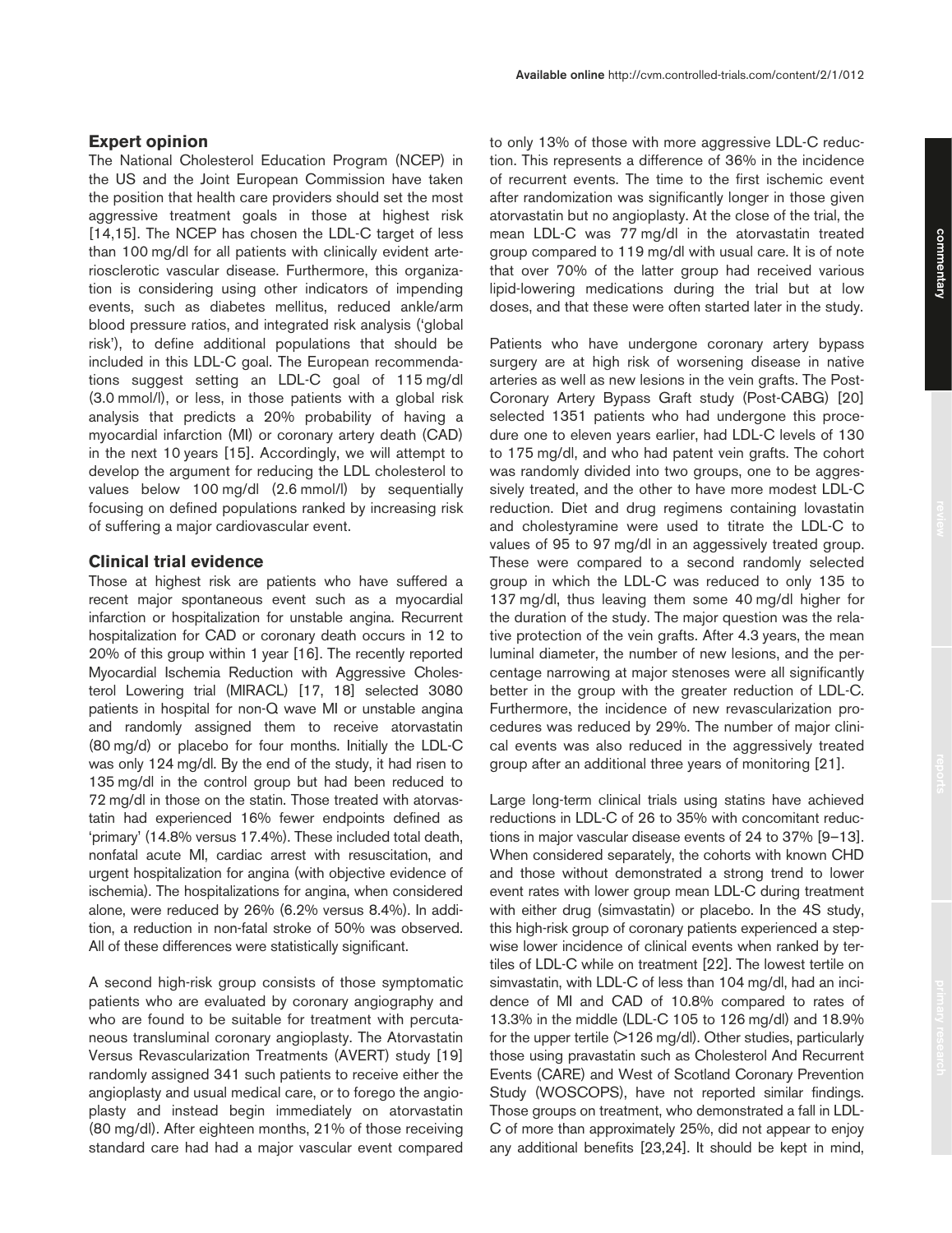however, that comparisons of subgroups within study cohorts are often distorted by various biases that are generated by the assumptions and selection criteria of the study and by the study procedures themselves. The only scientifically valid method to measure the benefits of further reduction in LDL-C is to perform a randomized and blinded comparison of groups treated to various LDL-C values. Fortunately, such studies are underway with interesting names such as Treating to New Targets (TNT), Incremental Decrease in Endpoints through Aggressive Lipid lowering trial (IDEAL), Study of the Effectiveness of Additional Reductions in Cholesterol and Homocysteine (SEARCH), and Heart Protection. A definitive answer to whether leaving LDL-C just above 100 mg/dl is adequate or whether a significant further risk reduction can be achieved by lowering LDL-C by an additional 30 to 50%, will be available within the next five years. However, it should be recognized that these studies address the middle aged and older individuals who already have clinically evident disease. The extremely important question of the optimum LDL-C for children, young adults, and those without clinical disease will remain with us for some time.

#### **The future**

For the next decade it will be necessary to compromise our efforts in an attempt to use our current resources to give the greatest gain in controlling the clinical disease. The cost of screening, monitoring, and current drugs adds unwanted economic burdens to most societies. It is in this context that a rational argument can be made for more relaxed goals than those medically possible today. However, we should not be satisfied with the status quo since studies, such as Pathobiological Determinants of Atherosclerosis in Youth (PDAY) [25], demonstrate that after 30 years of age the majority of adult patients in the USA already have the disease of arteriosclerosis and we are only delaying its clinical appearance. The result is a growth in the number of elderly patients whose lives are compromised by vascular disease. Gaining knowledge of the effects of lowering LDL-C to much lower levels (ie around 50 mg/dl) is extremely important and relevant to practical issues. Setting targets at this level will soon be feasible for most patients as new and more powerful statins appear and as new drugs with totally different mechanisms of action (eg reducing bile acid absorption, cholesterol absorption and or lipoprotein synthesis) are developed. Clearer concepts of the total societal costs, as well as the potential economic benefits of various preventive measures and treatments, must evolve so that the best policies can be developed to take advantage of the demonstrated efficacy of such drugs. With a world already experiencing approximately 11,000,000 deaths annually from CHD and stroke [1], the potential volume of usage will put major pressure on those attempting to reduce costs and improve efficiency of drug and health care delivery systems. Current trends strongly indicate that earlier treatment and more aggressive goals for LDL-C reduction will be targets for the future.

#### **References**

- 1. Murray CJL, Lopez AD: **Mortality by cause for eight regions of the world: Global Burden of Disease Study.** Lancet 1997, **349**: 1269–1276.
- 2. Anderson KM, Castelli WP, Levy D: **Cholesterol and mortality: 30 years of follow-up from the Framingham study.** JAMA 1987, **257**:2176–2180.
- 3. Ginter, E: **Cardiovascular disease prevention in eastern Europe.** Nutrition 1998, **14**:452–457.
- 4. Stamler J, Daviglus ML, Garside DB, Dyer AR, Greenland P, Neaton JD. **Relationship of baseline serum cholesterol levels in 3 large cohorts of younger men to long-term coronary, cardiovascular, and all-cause mortality and to longevity**. JAMA 2000, **284**:311–318.
- 5. Hjermann I, Velve Byre K, Holme I, Leren P. **Effect of diet and smoking intervention on the incidence of coronary heart disease: Report from the Oslo Study Group of a randomized trial in healthy men**. Lancet 1981, **2**:1303–1310.
- 6. Buchwald H, Varco RL, Matts JP, Long JM, Fitch LL, Campbell GS, Pearce MB, Yellin AE, Edmiston WA, Smink RD Jr, Sawin HS Jr, Campos CT, Hansen BJ, Tuna N, Karnegis JN, Sanmarco ME, Amplatz K, Castaneda-Zuniga WR, Hunter DW, Bissett JK, Weber FJ, Stevenson JW, Leon AS, Chalmers TC for the POSCH Group: **Effect of partial ileal bypass surgery on mortality and morbidity from coronary heart disease in patients with hypercholesterolemia.** N Engl J Med 1990, **323**:946–955.
- 7. **The Lipid Research Clinics Coronary Primary Prevention Trial results. II. The relationship of reduction in incidence of coronary heart disease to cholesterol lowering.** JAMA 1984, **251**:365–374.
- 8. Frick MH, Elo O, Haapa K, Heinonen OP, Heinsalmi P, Helo P, Huttunen JK, Kaitaniemi P, Koskinen P, Manninen, et al: **Helsinki Heart Study: primary-prevention trial with gemfibrozil in middle-aged men with dyslipidemia: safety of treatment, changes in risk factors, and incidence of coronary heart disease***.* N Engl J Med 1987, **3317**:1237–1245.
- 9. Scandinavian Simvastatin Survival Study Group: **Randomized trial of cholesterol lowering in 4444 patients with coronary heart disease: the Scandinavian Simvastatin Survival Study (4S).** Lancet 1994, **344**:1383–1389.
- 10. Sacks FM, Pfeffer MA, Moye LA, Rouleau JL, Rutherford JD, Cole TG, Brown L, Warnica JW, Arnold JM, Wun CC, Davis BR, Braunwald E: **The effect of pravastatin on coronary events after myocardial infarcton in patients with average cholesterol levels.** N Engl J Med 1996, **335**:1001–1009.
- 11. The Long-Term Intervention with Pravastatin in Ischaemic Disease (LIPID) Study Group. **Prevention of cardiovascular events and death with pravastatin in patients with coronary heart disease and a broad range of initial cholesterol levels.** N Engl J Med 1998, **339**:1349–1357.
- 12. Shepherd J, Cobbe SM, Ford I, Isles CG, Lorimer AR, MacFarlane PW, McKillop JH, Packard CJ: **Prevention of coronary heart disease with pravastatin in men with hypercholesterolemia. West of Scotland Coronary Prevention Study Group.** N Eng J Med 1995, **333**:1301–1307.
- 13. Shepherd J, Cobbe SM, Ford I, Isles CG, Lorimer AR, MacFarlane PW, McKillop JH, Packard CJ for the AFCAPS/TexCAPS Research Group: **Primary prevention of acute coronary events in men and women with average cholesterol levels.** JAMA 1998, **279**:1615–1622.
- 14. **Summary of the second report of the National Cholesterol Education Program (NCEP) expert panel on the detection, evaluation, and treatment of high blood cholesterol in adults (Adult Treatment Panel II).** JAMA 1993, **269**:53015–3023.
- 15. Second Joint Task Force of European and other Societies: **Prevention of coronary heart disease in clinical practice. Recommendations of the Second Joint Task Force of European and other Societies on Coronary Prevention.** Eur Heart J 1998,**19**:1434–1503.
- 16. Wallentin L. Lagerqvist B. Husted S. Kontny F. Stahle E. Swahn E: **Outcome at 1 year after an invasive compared with a noninvasive strategy in unstable coronary-artery disease: the FRISC II invasive randomised trial. FRISC II Investigators. Fast Revascularisation during Instability in Coronary artery disease.** Lancet 2000, **356**:9–16
- 17. Schwartz GG, Oliver MF, Ezekowitz MD, Ganz P, Waters D, Kane JP, Texter M, Pressler ML, Black D, Chaitman BR, Olsson AG: